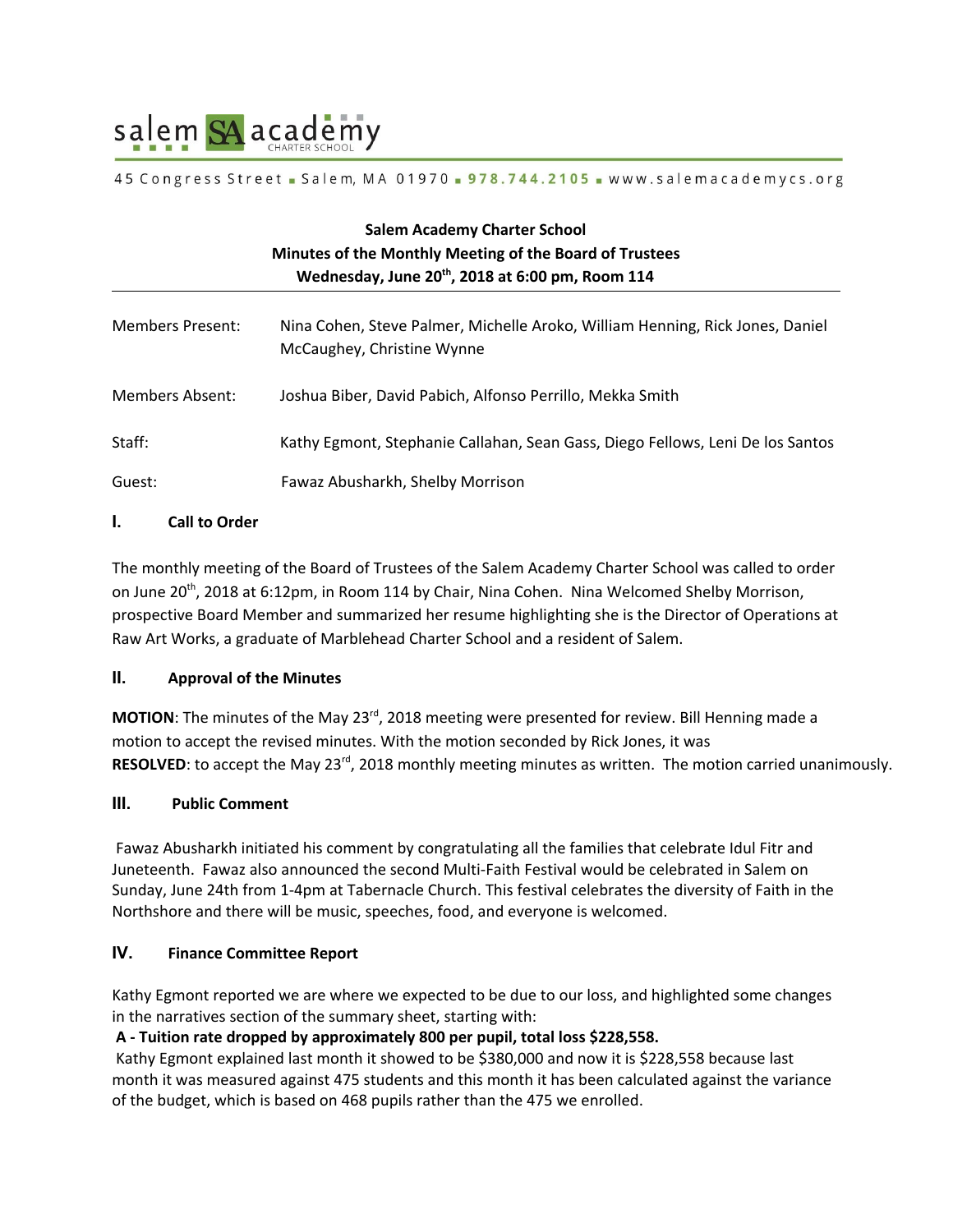Kathy also explained the change reflected in:

**J- The forecasted operating cash deficit is now \$69,274,** which is due to some expenses of the end of the year that were not anticipated.

Bill Henning reported this month our ratio is currently 1.59, and the school is still considered to be at low risk. Some Cash on hand was used because our year loss and because some of it was grant money that was given for this year's expenses. 54 days of Cash on Hand is considered to be at medium risk. The school has more assets than liabilities, which is low risk.

Bill Henning also reported we are fortunate there were some areas of the budget that performed well this year such as salaries and facilities.

### **Proposed Budget**

Nina Cohen explained the proposed budget was provided to Board members last month and shared that the state funding was estimated to be \$15,141 per pupil, and expenses such as salaries were based on the current plan,not adding or eliminating any positions.. Nina added that a conservative position was taken when producing next year's budget.

Kathy Egmont stated she feels very comfortable with the proposed budget and explained last month a list was produced with all the things that were not included in the budget and said none of these would affect the academic core program at this time. She added that we are writing grants to help fund things that were not added to the budget, one example is a Math Coach.

Rick Jones asked why the change in Health Insurance expense. Kathy replied we are now working with a new broker, Fred C Church, and we changed our Health Insurance benefits to a deductible program. They also shopped our plan around and got us better rates. This plan includes a **\$2000 / \$4000 Deductible**. Employees will be responsible for the first **\$500 / \$1,000** of deductible, the school will pick up the balance of the deductibe as needed. We believe this is a good plan for the school and the staff.

Christine Wynne asked if the additional expenses on the facilities were reflected under facilities. Kathy replied there is a capital expense line reflecting \$57,220 and added it has been agreed not to move forward with any of the facilities expenses that were planned for this year until we are sure of our grants and revenue.

**MOTION**: Nina Cohen made a motion to approve the 2019 proposed budget. With the motion seconded by Christine Wynne to approve the 2019 proposed budget. The motion carried unanimously.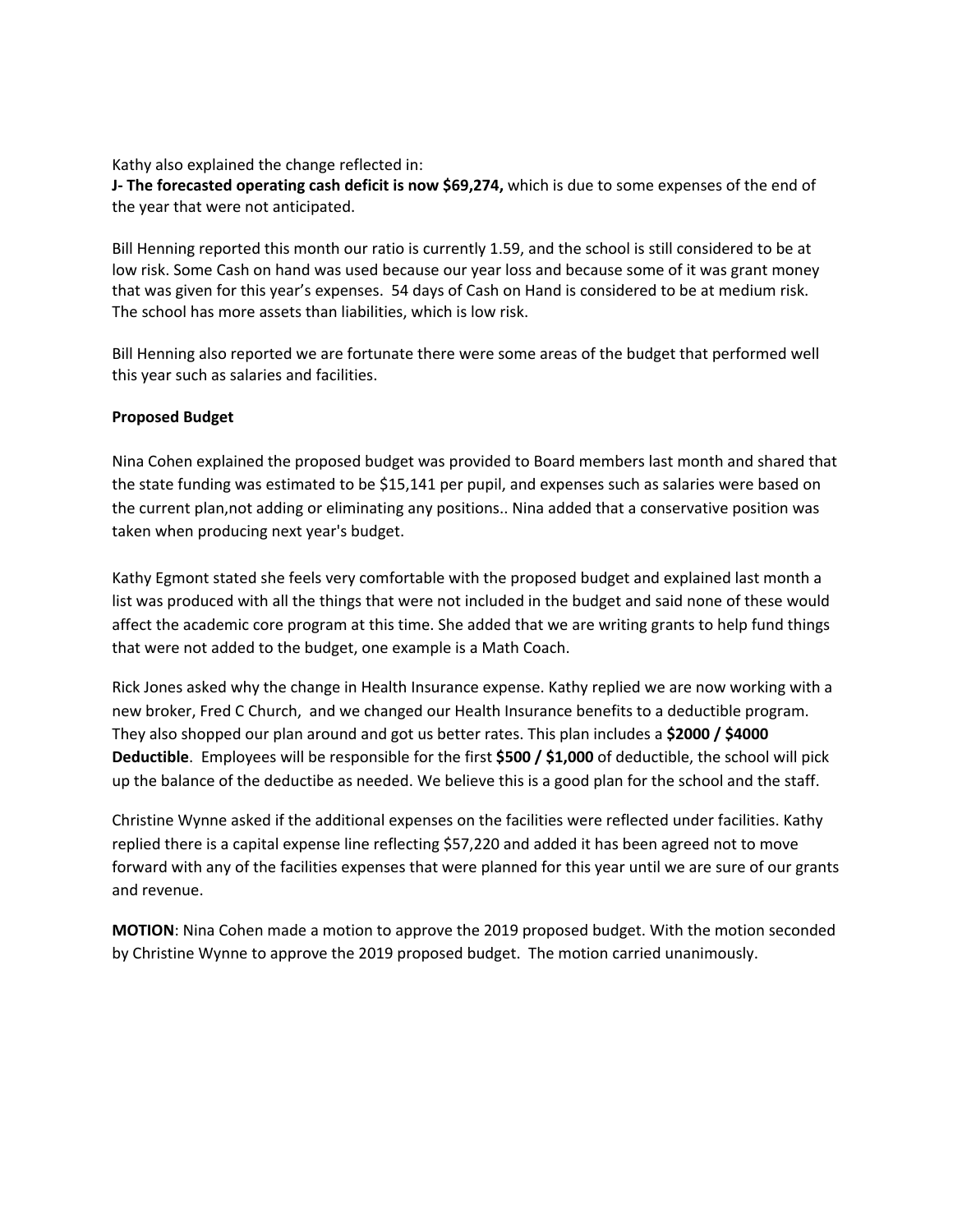# **V. Strategic Planning Committee**

Steve Palmer presented the final draft of the Strategic Plan and said he envisions the Strategic Planning Committee will meet in September to work on recommendations and implementation of the timeline. Steve Palmer described the plan as aspirational and achievable and also highlighted that some goals are already in process and being worked on. Steve introduced Liz O'Connor and Josh Moulton from Strategy Matters to talk about the process, and to provide some external reference.

Liz O'Connor explained they have a lot of experience working with schools and were very excited about this project in particular due to its unusual leadership structure, having Head of School and a new Executive Director enthusiastically involved, having an active and engaged planning committee, and an engaged, thoughtful and strategic community. Liz said she is hopeful this aspirational and achievable plan works for the school and helps it continue to do what it's doing well: community engagement, REACHING for college and at the same time help to experiment new ideas. She described the school's plan as striving for simple and elegant solutions and thanked everyone for their time and energy. Josh Moulton added this strategic plan was distinctive, due to the number of stakeholders engagement.

Steve Palmer asked Liz and Josh what would they recommend or advise for the next strategic plan. Liz replied she would 've liked to have more time to work with all the school's metrics, talk more about the data, and have more opportunity to discuss it with stakeholders.

Stephanie Callahan added the faculty wants to make sure they are still a priority, that faculty retention is stilled valued.

Steve Palmer explained they are reviewing some digital publicizing options. Kathy Egmont recommended the presentation of the plan could be done during the fall, during an SFC meeting or during the faculty and staff orientation meeting. Kathy Egmont also shared; she and Stephanie Callahan will be working throughout the summer on the academic core values presentation.

**MOTION:** Steve Palmer made a motion to approve The Strategic Plan. With the motion seconded by, Christine Wynne. The motion carried unanimously.

### **VI. New Business**

### **2018-19 Board of Trustees meeting dates:**

All members reviewed the proposed 2018-19 Board meeting dates and Stephanie Callahan requested the meeting on June 26, 2019, be moved to June 19, 2019.

**MOTION:** Bill Henning made a motion to accept calendar of meeting dates, with the amended date of June 19, 2019. With the motion seconded by Rick Jones, the motion carried unanimously.

The following are the 2018-19 Board of Trustees meeting dates: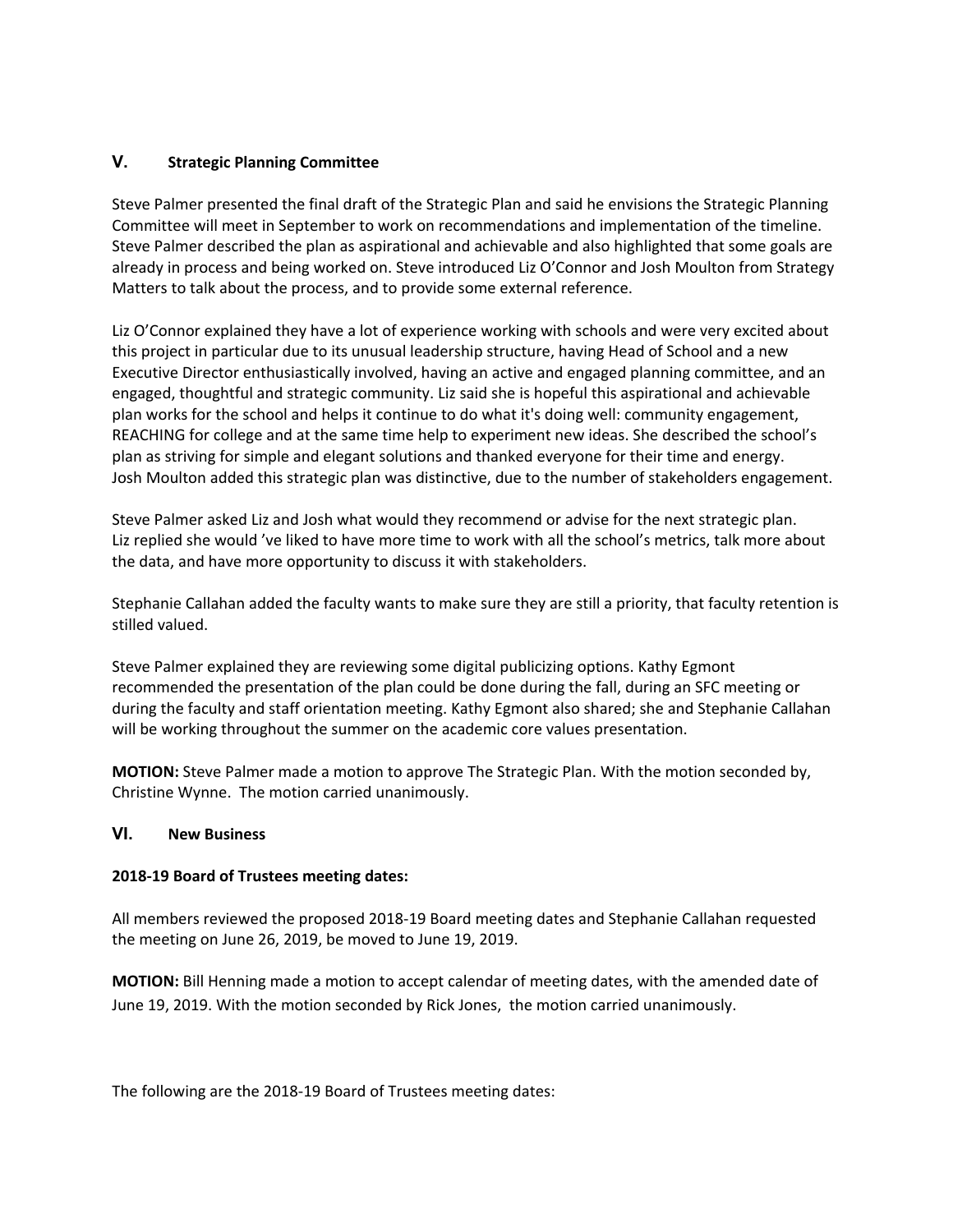Wednesday, September 26, 2018 Wednesday, October 24, 2018 Wednesday, November 28, 2018 Wednesday, December 19, 2018 Wednesday, January 23, 2019 Wednesday, February 27, 2019 Wednesday, March 27, 2019 Wednesday, April 24, 2019 Wednesday, May 22, 2019 Wednesday, June 19, 2019 Wednesday, July 24, 2019

## **VII. Development Report**

Diego Fellows presented a report of all the work the Development Committee has done throughout the year. This presentation was also shared with the Foundation Board on June  $4^{\text{th}}$  2018.

Diego shared all the fundraising events that were held during the year and how each event performed. The events were: Reach the Beach, Arts Alive, Annual Fund and Second Decade Senior Seats. The Annual fund performed best, raising \$27,000 due to a matching gift received from an anonymous donor. Diego also highlighted the increase in online contributions and the continuous work that is being done to support the donor relations growth.

Christine Wynne explained, this year they have been working in a more consistent way, tracking the data, looking at the numbers of donors, and behaviors in a more accurate way. Christine added for next year they are starting to think about the 10<sup>th</sup> year anniversary of Reach the Beach and also the school's 15th year anniversary.

Additionally, Diego shared that this year a quarterly newsletter was sent to donors, and next year it will be done each trimester. Nina Cohen added this is when the Board members can help build the donors relations and send Diego information on their contacts.

## **VIII. Head of School Report**

Stephanie Callahan reported the Academic Program closes next week, and we have received the preliminary MCAS results for machined –scored items on the computer-based tests and next Friday will receive the full MCAS results for Lower School.

Staffing update: Stephanie reported a dance teacher and a  $7<sup>th</sup>$  grade math teacher were hired. They are conducting interviews for the other opening positions.

End of Year events: The Alumni event was great,we inducted Fallon Burke and Brian Rodriguez into the Hall of Fame. There was a Music Concert, in the Meche Theater, and The Slam Poetry team hosted a coffeehouse-style event.

Sean Gass added the class of 2018 graduation was a complete success. It was exciting to have two of our students that joined the early college program at the North Shore Community College come back and participate in this year's graduation.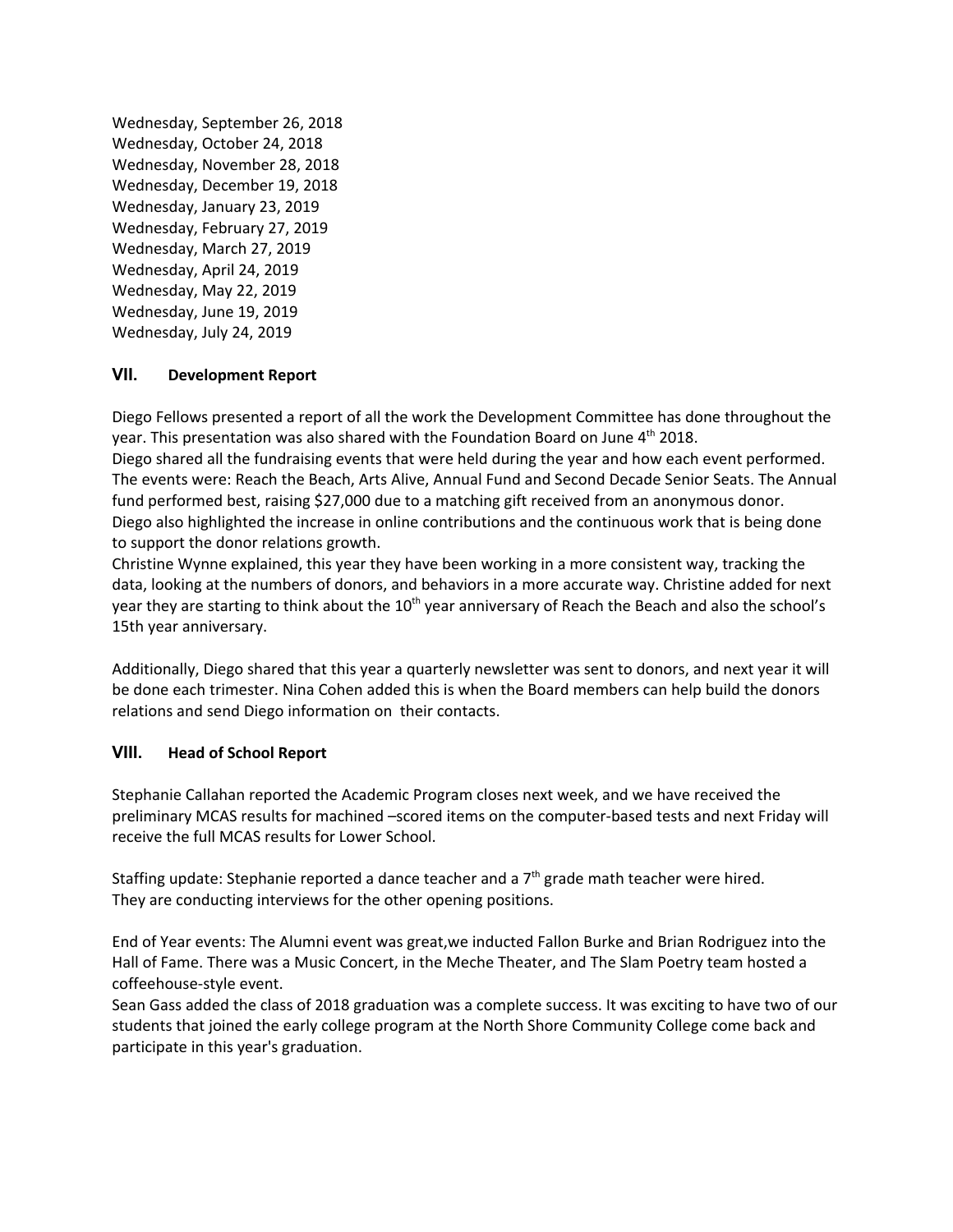Stephanie Callahan explained the Dress code changes for the 2018-19 school year, conforms to reasonable for health, safety, and cleanliness.

## **The dress code is as follows:**

Headscarves, or headwraps, are allowed. Additionally, any head covering used for religious or medical reasons is permitted. Footwear must be worn at all times and outerwear. Students may NOT wear:

- pajamas, sleepwear, or slippers
- violent, gang-related, explicit, or drug/alcohol language or images/items
- hats, caps, and hoods worn on heads
- tube tops, midriff-baring tops, or see-through clothing
- undergarments as the only layer of clothing (e.g. camisoles, undershirts, etc.)

Sean Gass explained when the discussion on dress code policy started; the reason was based on consistency and enforcement. There were many conflicts and contradictions. Although the dress code was enforced and students were getting consequences, they were not changing their behavior. Stephanie Callahan shared we have been working on culturally relevant pedagogy, diversity, and want students to express who they are and this is the opportunity for them to express themselves. Steve Palmer added he is fully in favor of reducing the amount of time spent on disciplinary issues around dress code, and that reinforcing that dress is a choice, and we are offering choice as part of our mission.

Kathy Egmont clarified board members do not need to vote to approve the dress code policy as they will be voting on the Student Handbook in September 2018.

# **IX. Executive Director Report**

Nina Cohen asked how many ninth graders are currently enrolled. Kathy Egmont replied the number is approximately 85, and we over-enrolled due to the number of eighth graders leaving, and estimate it will come down to 75.

Nina Cohen asked if the DESE Charter Renewal visit date is scheduled. Kathy Egmont replied they have not set a date yet.

Kathy Egmont invited Board members to the 3.8 Brunch celebration, on Thursday, June 28<sup>th</sup> in the Cafeteria at 9:15 am.

Kathy stated she is very happy with the all the corrective action plans that have been completed to be in compliance for the Coordinated Program Review.. She will be working on the Annual Report and Charter Renewal application and added the school will be opened during the summer for summer school and the House of Seven Gables will be using our facilities for their summer program. The Albright Center will be completely shut down.

# **X. Short Reports**

# **HR Report:**

Michelle Aroko reported she has been conducting exit interviews with faculty members that are leaving.